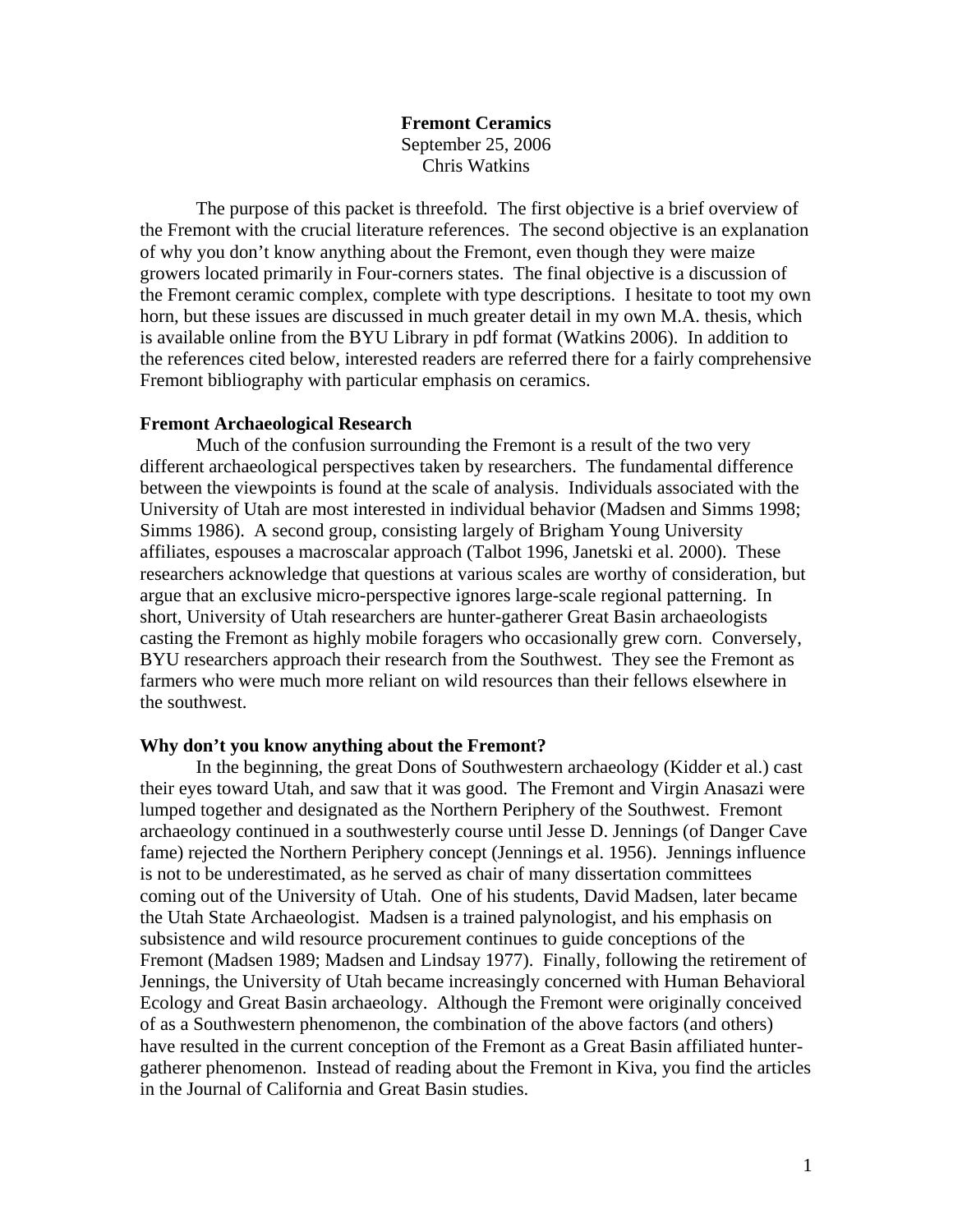### **Fremont Defined**

At the microscale, the Fremont are considered impossible to define. Madsen (1989:2-3) argues that the Fremont are "characterized by variation and diversity and are neither readily defined nor easily encapsulated within a single description." On the *very next page*, however, he advises the public that if they "stumble on an archaeological site anywhere within the [the Fremont] region and find sherds of… distinctive gray pottery, [they] have found the remains of what we have come to call the Fremont." This and other similar contradictions have muddled Fremont studies for the last several decades. Despite definition problems, the Fremont can be defined as an archaeological culture based on distinctive material objects including one-rod-and-bundle basketry, the "Fremont" hock-style moccasin, trapezoidal anthropomorphs depicted in rock art and clay figurines, and distinctive grayware pottery. The "Utah Style" metate is considered an additional material culture marker of the Fremont culture.

Macroscalar studies generally define the Fremont as farming north of the Colorado River (Talbot 1996). The Fremont are additionally considered fairly sedentary pithouse dwellers (Talbot 2000) for whom maize was a major food source, though an assortment of wild food resources were also exploited (for a summary of Fremont subsistence see Janetski and Newman 2000). These fairly egalitarian people, with four known exceptions, also buried their dead without preserved objects (Janetski et al. 2000).

### **Fremont Ceramics**

Fremont pottery is thin-walled gray ware made by the coil and scrape method. The pottery is often highly burnished, and a fugitive red hematite wash is common. Tempering material varies (see the table below), but igneous rock temper was most common. The pottery is usually smoothed and undecorated, though corrugation and painting is common in the south and incising and appliqué decorations are found in the north. Several forms have been identified; however, the jar, pitcher, and bowl are by far the most common. The painted pottery vessels are usually bowls in a banded layout. Design elements are most similar to Red Mesa pottery (specifically Cortez Black-onwhite) (Thompson and Allison 1988). Fremont pottery is poorly dated, and the only real demonstrated temporal difference is the late occurrence of corrugated wares (ca. A.D. 1100-1300).

Modern Fremont ceramic studies rely on a single seminal work (Madsen 1977). Fremont pottery classification is based on a combination of temper and surface treatment. Madsen has classified Fremont pottery into nine types under the "Desert Gray Ware" designation. I have proposed a reclassification of Fremont pottery based on the Type-Series-Ware hierarchy commonly applied in the Southwest. In my classification, a series is designated by temper and a type by surface treatment.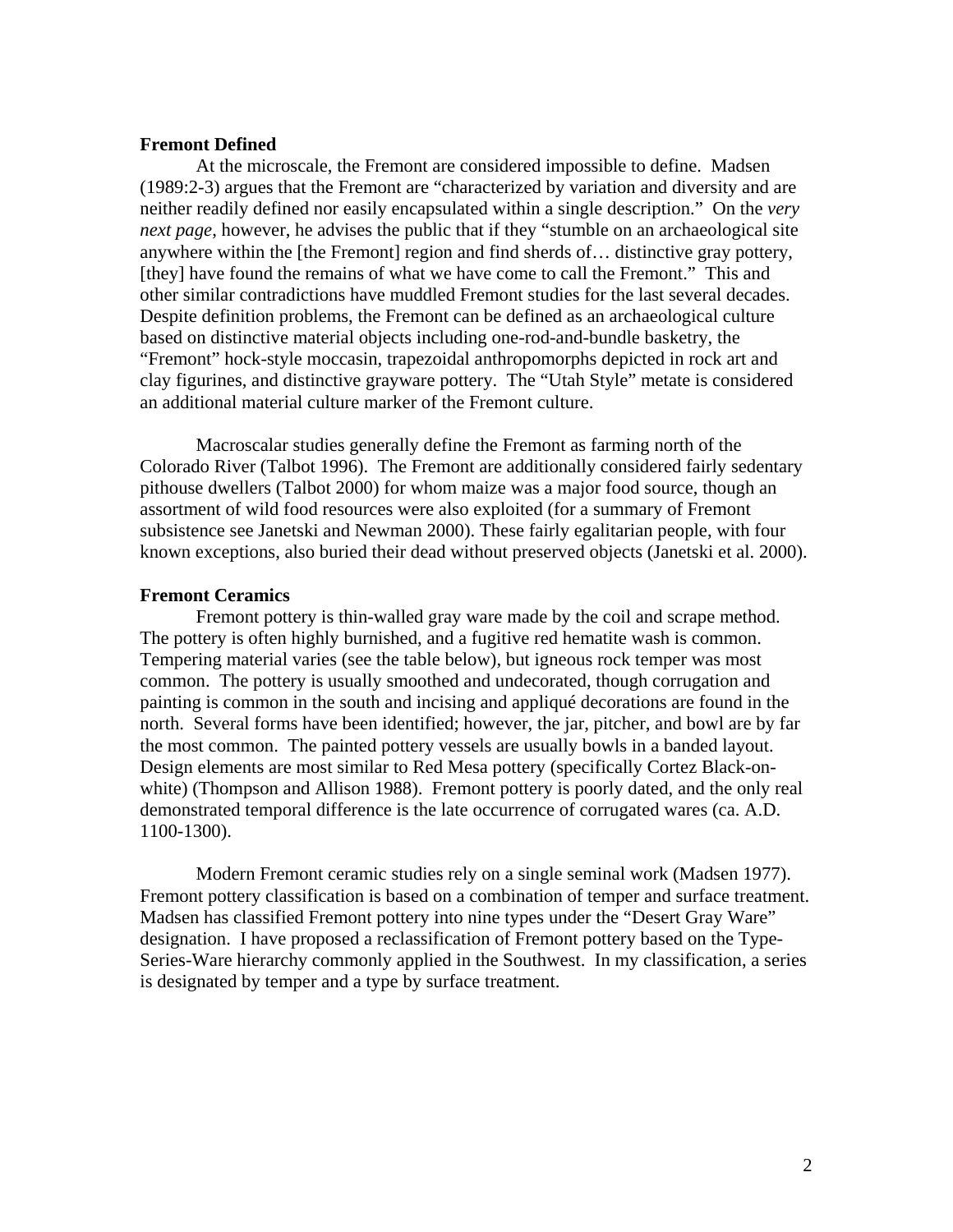

**Rough Map of the Fremont Area showing Suspected Ceramic Production Zones.**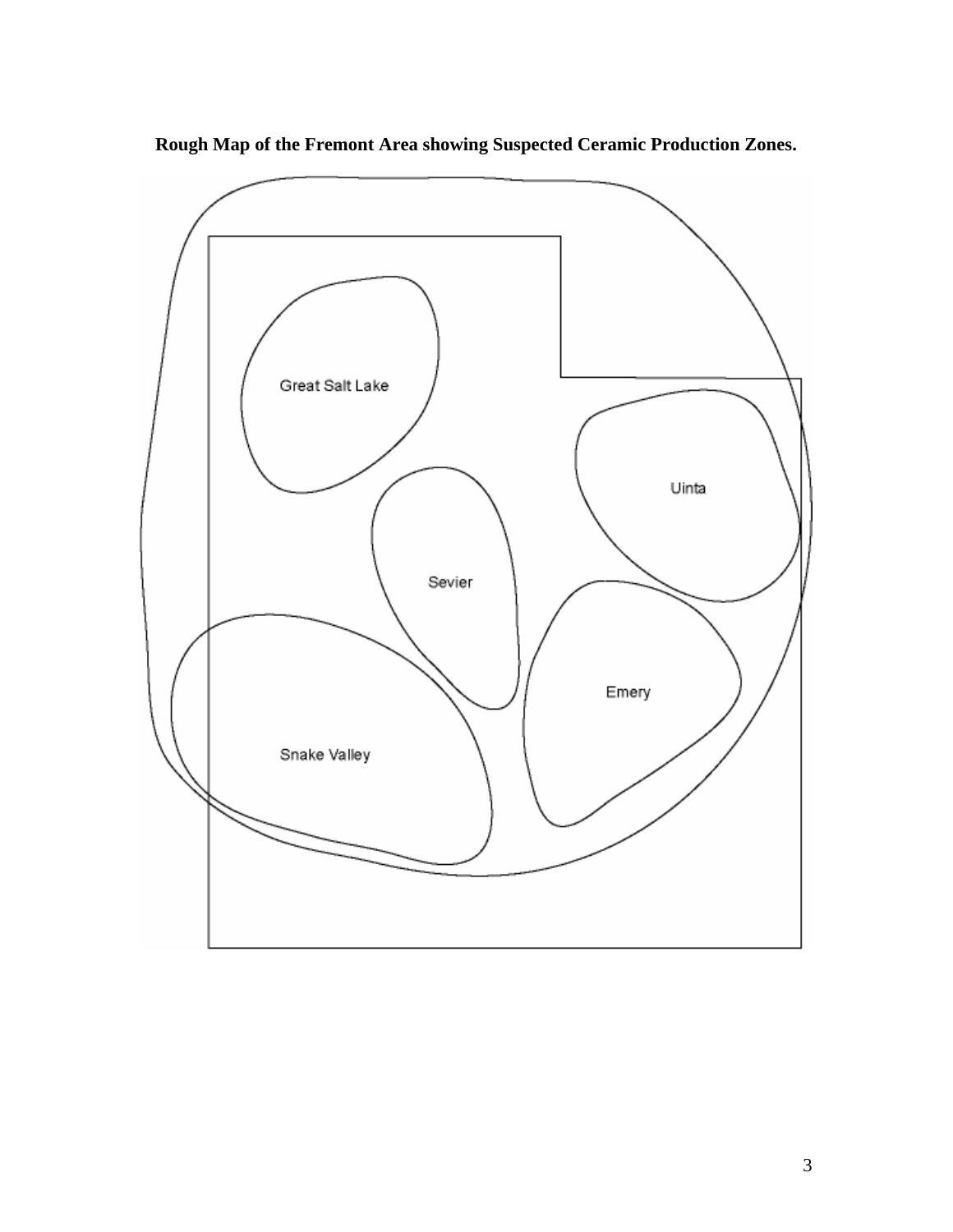

**Some Distinctive Fremont Material Culture.**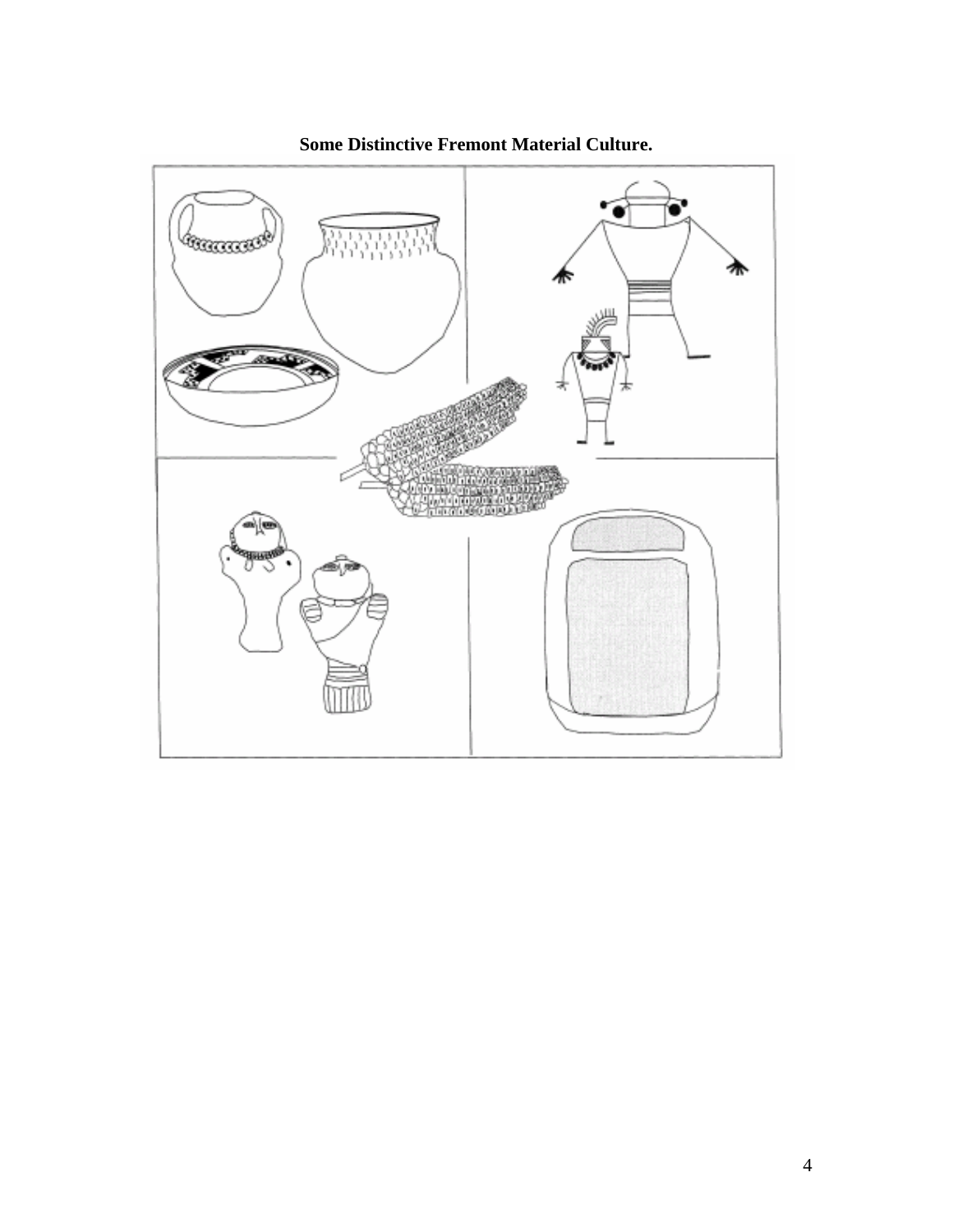

## **Fremont Vessel Forms (From Madsen 1986)**

| FREMONT POTTERY TYPES<br>Vessel Form |                 |            |            |                           |                                |
|--------------------------------------|-----------------|------------|------------|---------------------------|--------------------------------|
| Great Salt Lake Gray                 | Promontory Gray | Uinta Gray | Emery Gray | Ivie Creek Black-on-White | PAIUTE-SHOSHONE<br>Vessel Form |
| $\rightarrow$                        |                 |            |            |                           |                                |
| tressed                              | - 1             |            |            | $L_{\rm IGM}$             | model through the rea          |
|                                      |                 | (а<br>D,   | D          |                           |                                |
|                                      |                 |            |            |                           |                                |
|                                      |                 |            |            |                           |                                |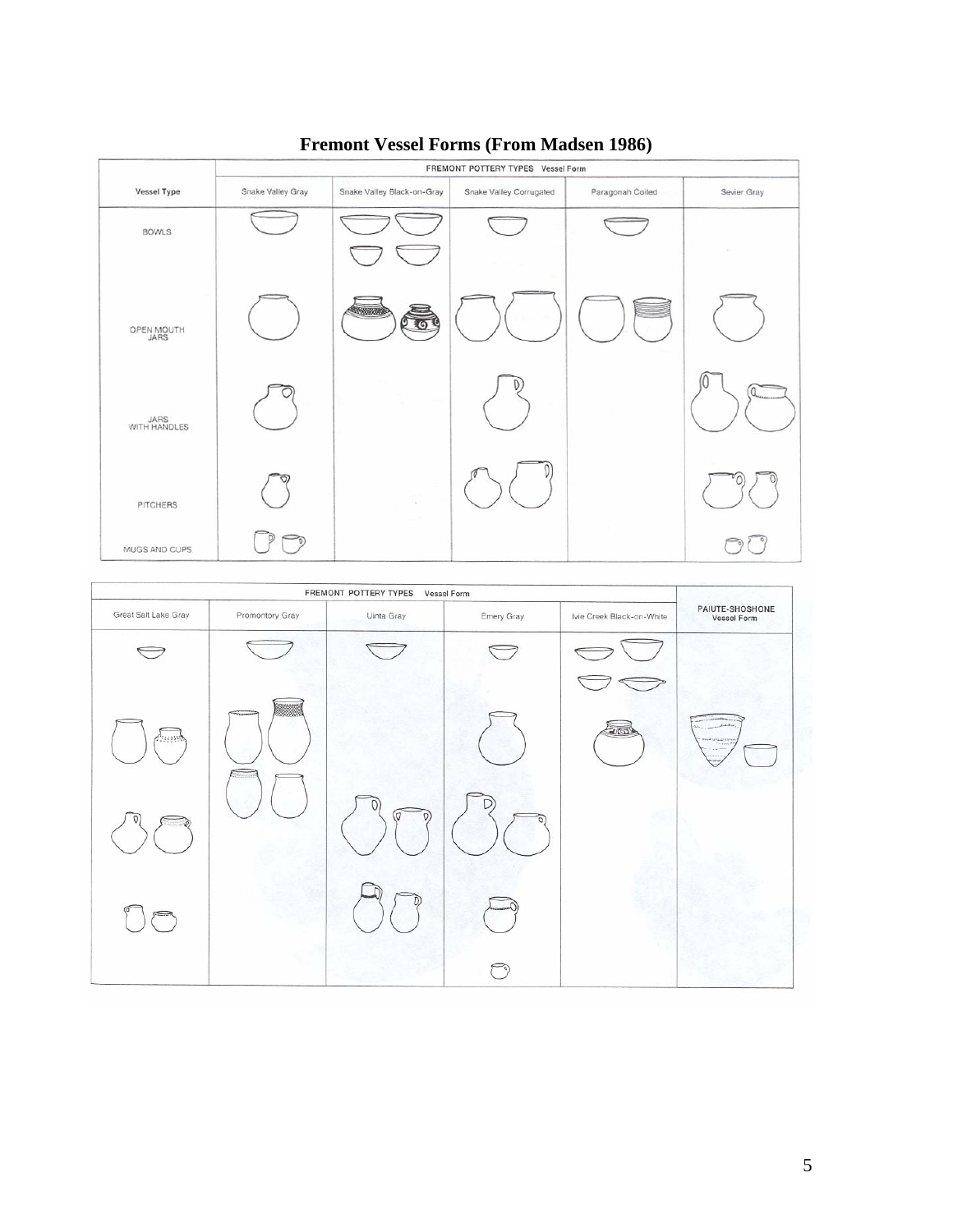

**Examples of Fremont Impressed and Appliqué Pottery.** 

Figure 6.2. Great Salt Lake Gray punctate/impressed sherds from South Temple.



Figure 6.3. Great Salt Lake Gray applique sherds from South Temple.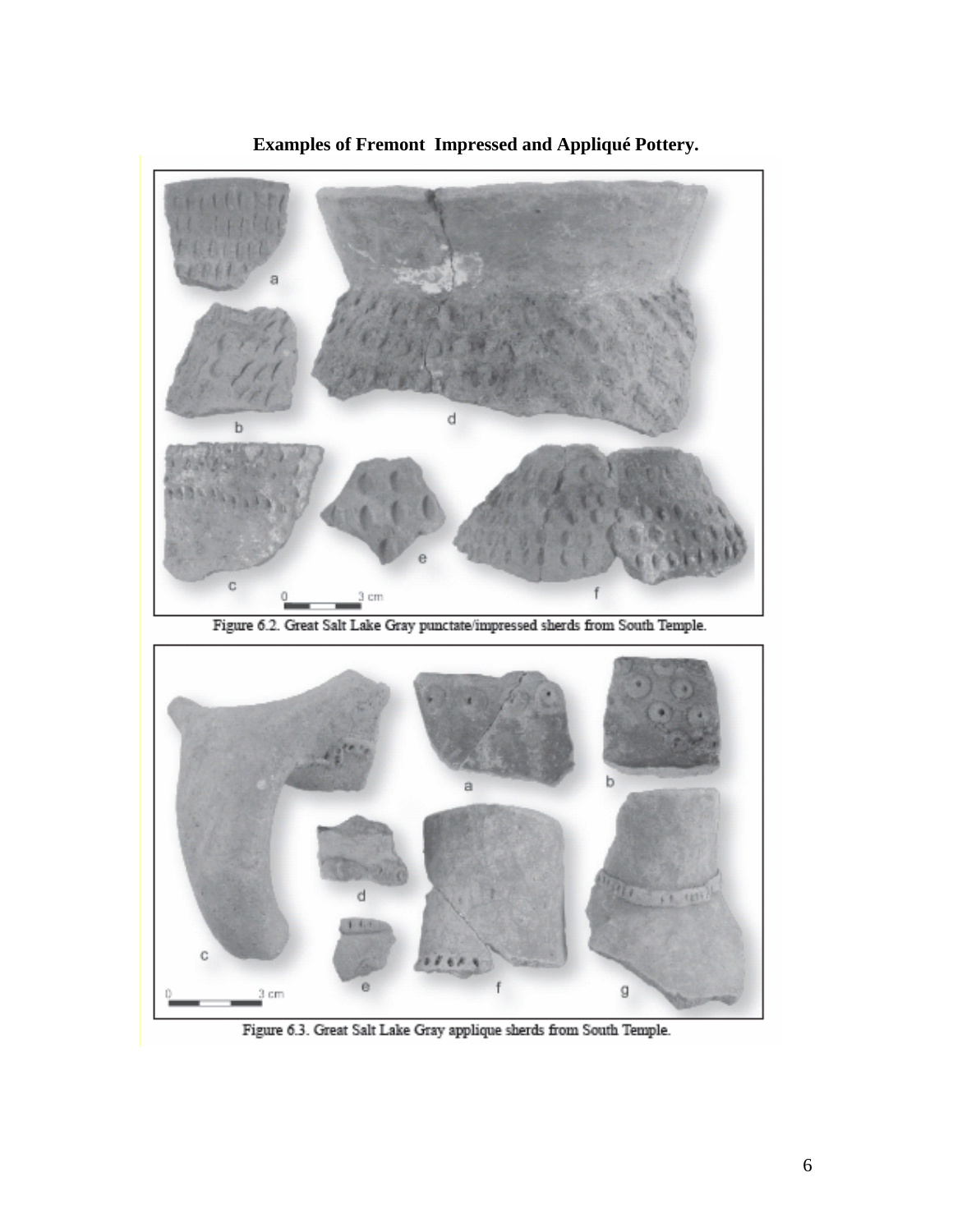

# **Fremont Painted Pottery with Cortez B/W**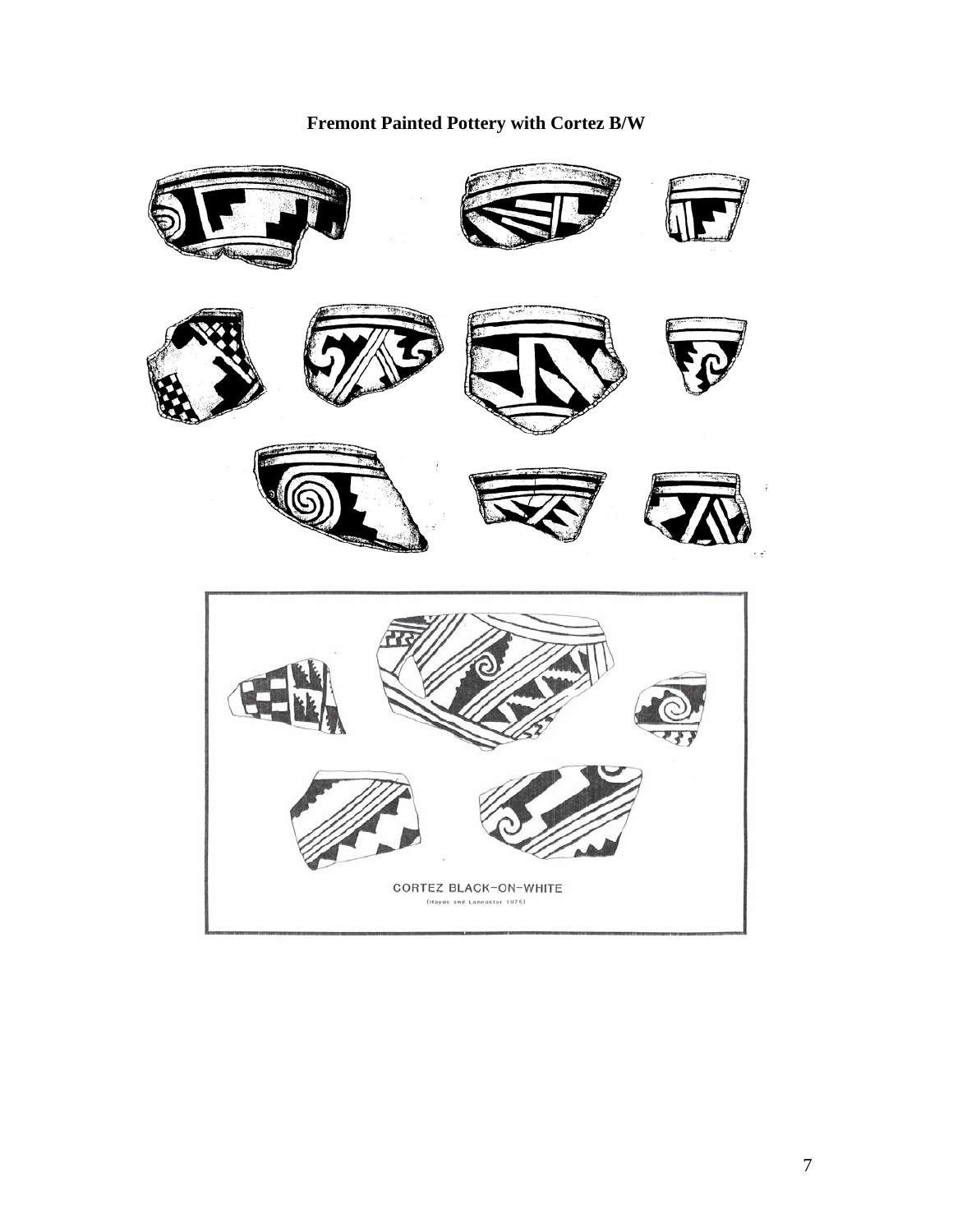| mont cerumno, remper <i>D</i> escriptions if on museum 1977 |                                                                                                                                                           |                                     |  |  |
|-------------------------------------------------------------|-----------------------------------------------------------------------------------------------------------------------------------------------------------|-------------------------------------|--|--|
| <b>Type Name</b>                                            | <b>Temper Description</b>                                                                                                                                 | <b>Surface</b><br><b>Treatment</b>  |  |  |
| <b>Snake Valley</b><br>Gray                                 | Fine to medium angular particles of quartz (10-20%), feldspar<br>(20%-30%), and biotite mica (5%-10%)                                                     | Plain                               |  |  |
| <b>Snake Valley</b><br>Black-on-gray                        | Fine to medium angular particles of quartz (10-20%), feldspar<br>(20%-30%), and biotite mica (5%-10%)                                                     | Painted                             |  |  |
| Snake Valley<br>Corrugated                                  | Fine to medium angular particles of quartz (10-20%), feldspar<br>(20%-30%), and biotite mica (5%-10%)                                                     | Corrugated                          |  |  |
| Paragonah<br>Coiled                                         | None                                                                                                                                                      | Unsmoothed                          |  |  |
| Sevier Gray                                                 | Medium (0.3-0.6 mm) to extremely coarse (larger than 1 mm)<br>angular pieces of dark or gray basalt (15-40%) and quartz (0-<br>15%) with occasional mica. | Plain                               |  |  |
| <b>Great Salt</b><br>Lake Gray                              | Mostly angular particles (0.1-1.0 mm) of quartz (10-30%), and<br>mica - biotite and muscovite - (5%), with some rounded grains of<br>sand                 | Plain                               |  |  |
| Unita Gray                                                  | Up to 40% angular crushed calcite (white and light pink) with<br>occasional presence of quartz or crushed igneous rock                                    | Plain                               |  |  |
| <b>Emery Gray</b>                                           | Angular crushed fragments of gray basalt (20-40%) and quartz<br>(10-25%) with occasional mica particle                                                    | Plain                               |  |  |
| Ivie Creek<br>Black-on-<br>white                            | Ranges from angular crushed fragments of gray basalt (20-40%)<br>and quartz (10-25%) to dark crushed basalt particles                                     | <b>Black Paint</b><br>on White Slip |  |  |

## **Fremont Ceramics, Temper Descriptions from Madsen 1977.**

### **Fremont pottery classification (Madsen 1977)**



## **Proposed Re-classification of Fremont Pottery, Rare Types in Red (Watkins 2006)**

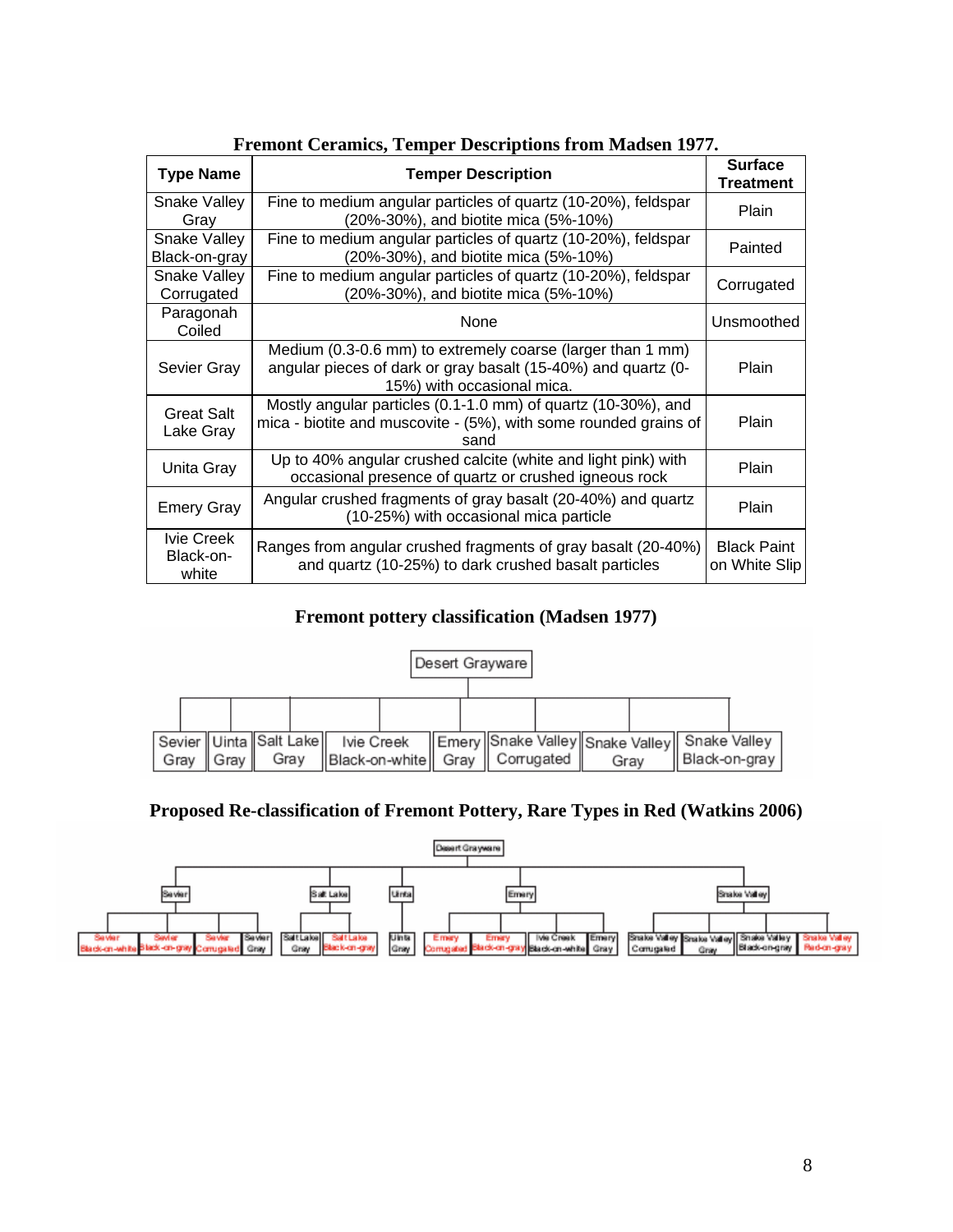### **References**

Janetski, Joel C. and Deborah E. Newman

2000 Fremont Subsistence. In *Clear Creek Canyon Archaeological Project: Results and Synthesis* by J.C. Janetski, R.K. Talbot, D.E. Newman, L.D. Richens, J.D. Wilde, S.A. Baker, and S.E. Billat, pp. 185-200. Museum of Peoples and Cultures Occasional Papers No. 7. Brigham Young University, Provo.

Janetski, J.C., R.K.Talbot, D.E. Newman, L.D. Richens, and J.D. Wilde

2000 *Clear Creek Canyon Archaeological Project: Results and Synthesis*. Museum of Peoples and Cultures Occasional Papers No. 7. Brigham Young University, Provo.

Jennings, Jesse D., E.K. Reed, J.B. Griffin, J.C. Kelley, C.W. Meighan, S. Stubbs, J.B.

- Wheat, and D.C. Taylor
- 1956 The American Southwest: A Problem in Cultural Isolation, In *Seminars in Archaeology*, 1955, edited by R. Wauchope, pp. 59-127. SAA Memoirs No. 11. Society for American Archaeology, Washington, D.C.

Madsen, David B.

- 1986 Prehistoric Ceramics. In *Great Basin*, edited by Warren L. D'Azevedo, pp. 206- 214. Handbook of North American Indians, vol. 11, William C. Sturtevant, general editor. Smithsonian Institution, Washington, D.C.
- 1989 *Exploring the Fremont*. Occasional Publication No. 8. Utah Museum of Natural History, University of Utah, Salt Lake City.
- Madsen, David B. and Lamar W. Lindsay
- 1977 *Backhoe Village*. Selected Papers No. 4. Utah State Historical Society, Antiquities Section, Salt Lake City, Utah.

Madsen, David B. and Steven R. Simms

- 1998 The Fremont Complex: A Behavioral Perspective. *Journal of World Prehistory*  12:255-336.
- Madsen, Rex E.
- 1977 *Prehistoric Ceramics of the Fremont*. Museum of Northern Arizona Ceramic Series No. 6. Flagstaff, Arizona.
- Talbot, Richard K.
- 1996 Fremont Farmers: The Search for Context. In *The Archaeology of Regional Interaction: Religion, Warfare, and Exchange Across the American Southwest and Beyond*, edited by Michelle Hegmon. University of Colorado Press, Boulder.
- 2000 Fremont Architecture. In *Clear Creek Canyon Archaeological Project: Results and Synthesis*, by Janetski, J.C., R.K.Talbot, D.E. Newman, L.D. Richens, and J.D. Wilde, pp. 131-184. Museum of Peoples and Cultures Occasional Papers No. 7. Brigham Young University, Provo.
- Reed, Alan D.
- 2005 Instrumental Neutron Activation Analysis. In *The Kern River 2003 Expansion Project*, Vol. IV Chapter 15, edited by Alan D. Reed, Matthew Seddon, and Heather Stettler, pp. 295-306. Submitted to Federal Energy Regulatory Commission, Southwest Region, Docket No. CP01-422-000.

Simms, Steven R.

1986 New Evidence for Fremont Adaptive Diversity. *Journal of California and Great Basin Anthropology* 8(2):204-216.